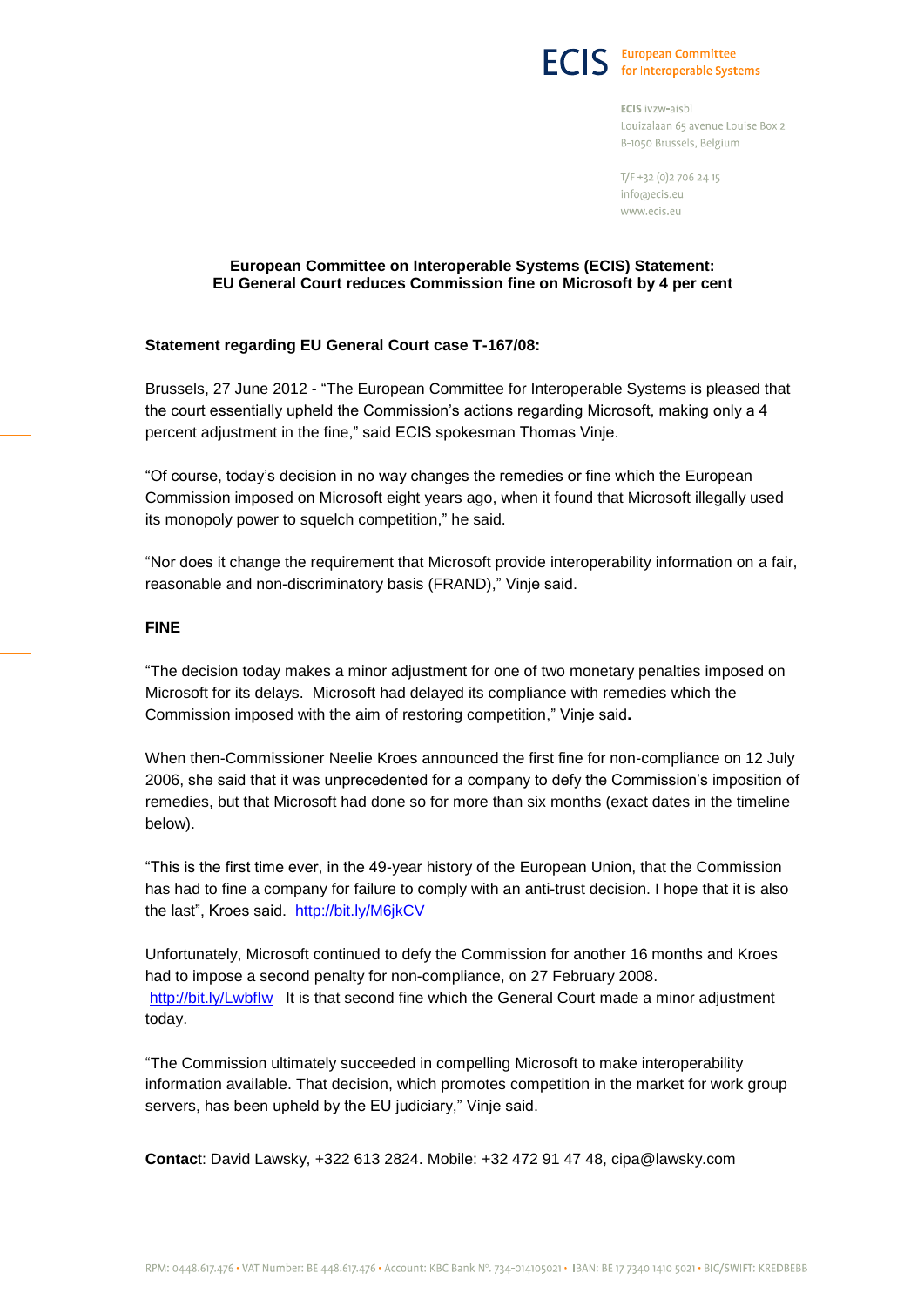#### **ANNEX**

## **MICROSOFT CASE BACKGROUND AND TIMELINE:**

#### **Introduction**

By the time Microsoft had to face the European Commission decision it was emboldened by its success in the United States, where it won watered-down remedies in 2002 for serious violations of the Sherman Act dating from 1998. The U.S. administration change from Clinton to Bush in 2001 certainly helped Microsoft. As well, tactics of delay and the use of court battles paid off handsomely. Microsoft transported the same strategy across the Atlantic, but not to the same effect.

#### **Microsoft's defiance of law**

After the Commission ruled against it in 2004, Microsoft focused its attention on fighting against the ruling. As part of that strategy it defied the Commission.

First, it chipped away at the Commission's court allies. Very soon after the Commission found against it Microsoft began settling lawsuits for large sums on money, on condition the companies end their involvement in the EU case against Microsoft. The companies had been complainants against Microsoft or interested third parties on the side of the Commission. Over a 19-month period Microsoft paid \$3.3 billion to such companies, appreciably more than the \$2.3 billion (€1.68 billion) it paid in fines.

Second, Microsoft ignored a Commission warning in 2005 to comply with the 2004 decision, which required it to provide interoperability information on reasonable terms to rival makers of "work group server" software. Microsoft was fined €280 million in 2006 for failing to comply, then continued its defiance. Microsoft said repeatedly it was doing its best to fully co-operate with the Commission. In fact, it was building market share in work group servers, empowered by its continued violation of the law, and reaping financial benefits for doing so.

Microsoft's gamble was that it would win in court, blowing away the Commission ruling, and pocket the extra money it had made.

That strategy collapsed on 17 September 2007 when the General Court (then called the Court of First Instance) issued a sweeping ruling that upheld nearly every point of the Commission's 2004 decision. In a small point for Microsoft, the court annulled Section 7 of the decision establishing a monitoring trustee paid for by the company. Faced with an overwhelming defeat, Microsoft decided against appeal and agreed a month later, on 22 October 2007, to take steps necessary to comply with the Commission's ruling.

# **The right combination**

The Commission decision required Microsoft to make interoperability information available to rival makers of work group server software so their products could inter-connect to Windows PCs as smoothly as Microsoft's own. Work group servers are used for signing on to networks, printing, and other functions for small groups.

Microsoft had demanded what it said were reasonable royalties for its the interoperability information, called "protocols." The Commission said they were too expensive and the only companies willing to pay were Microsoft allies.

Microsoft said the protocols were worth a lot because they involved a lot of novel ideas. The Commission found they were pretty much plain vanilla, and that Microsoft had added code to make them impenetrable. It's as though Microsoft had bought a standard combination lock on the open market, set a secret combination, and then charged a high price to reveal it. The design of the lock is no secret, and there's no art in setting the combination.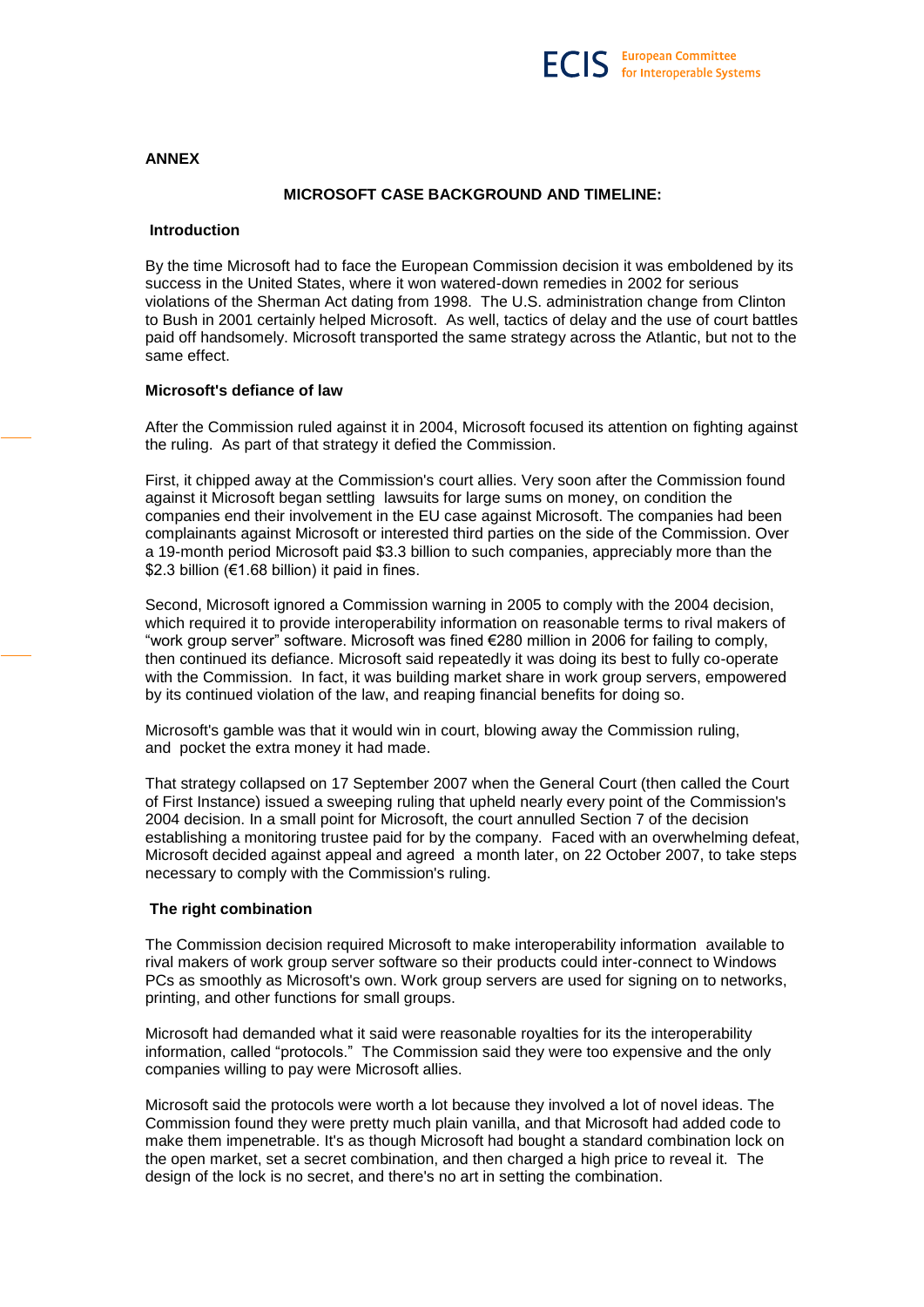The Commission said the price could reflect no more than the intrinsic value of the information, not the value of Microsoft's strategic control. Most rivals of Microsoft provide such information for free. The Commission approved a one-time royalty payment of €10,000.

## **Competition today**

By the time Microsoft agreed to carry out the remedies, its illegal practices had driven commercial rivals from the market. But Microsoft could not kill the open source community entrant, known as Samba. Samba now has a license from Microsoft and distributes work group server software. Samba, which has a small market share, is distributed with Linux and runs on millions of machines around the world.

# **Timeline for EU fine against Microsoft for failure to carry out remedies:**

## **2004**

- March 24: European Commission finds Microsoft violated European antitrust law through abuse its dominant position in Windows, fines it €497 million and orders it change its business practices.
- April 2: Microsoft pays Sun Microsystems \$2 billion to settle a case and Sun withdraws as an intervenor on the side of the European Commission.
- April 12: Microsoft pays InterTrust Technologies \$440 million to settle a case.
- June 8: Microsoft appeals March 24 decision to EU courts
- June 25: Microsoft asks judge to suspend remedies until its appeals are fully adiudicated.
- November 9: Microsoft pays Novell Inc \$536 million, and promises the Computer and Communications Industry Association (CCIA) and its chairman Ed Black \$9.5 million. They withdraw their EU complaints against Microsoft.
- December 22: Court of First Instance Bo Vesterdorf rejects Microsoft's bid to suspend remedies

## **2005**

- February 1: Microsoft Chairman Bill Gates promises to be responsive to EU
- October 11: Microsoft pays \$762 million to Real Networks to settle an antitrust suit and provide a marketing agreement. RealNetworks drops out of the case as an intervenor against Microsoft.
- November 10: Commission warns Microsoft to comply with its ruling by December 15 or face daily fines.
- December 7: South Korea Fair Trade Commission fines Microsoft \$32 million for blocking competition, orders it to separate instant messaging system from Windows.

## **2006**

- July 12: Commission fines Microsoft €280.5 million for failure to provide interoperability information, at 1.5 million euros daily from December 16 to June 20.

## **2007**

- September 17: Court of First Instance upholds nearly all of the Microsoft decision, except for paying an outside trustee.
- October 22: Microsoft agrees to meet standards set by the Commission for compliance, won't appeal.

#### **2008**

- February 27: Commission fines Microsoft €899 million for non-compliance starting on 21 June 2006 and ending on 21 October 2007.
- May 9: Microsoft appeals fine to the General Court (then called the Court of First Instance)